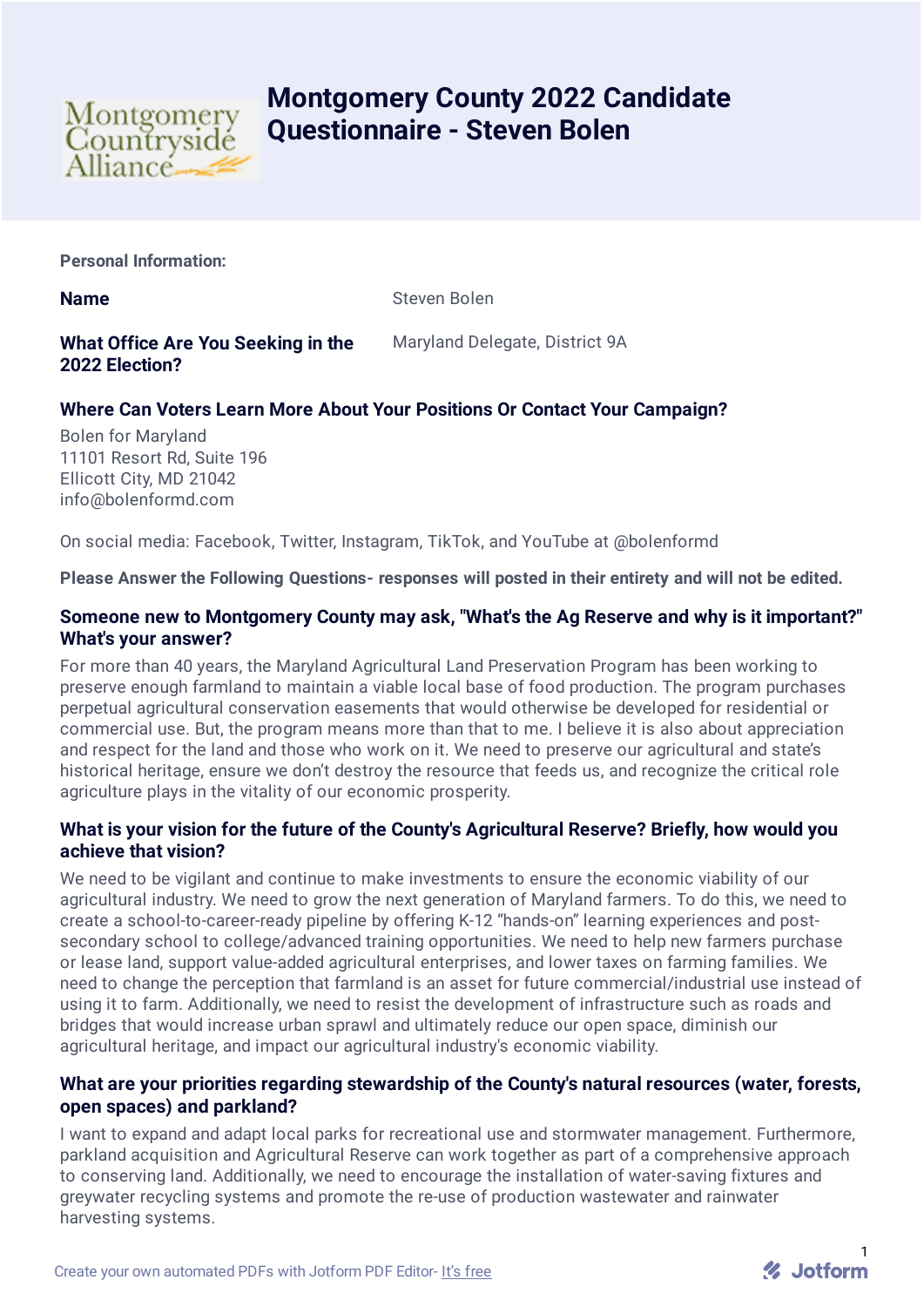# **What role will you play with regard to ensure that we safeguard our drinking water supply both surface and groundwater?**

I will work in partnership with the agricultural industry to reduce stormwater runoff into our watersheds to curb the flow of contaminants into our streams and, ultimately, the Chesapeake Bay. Additionally, I will work with our farming community to continue using traditional waste management systems in our rural areas and help them update their systems by replacing aging septic tanks and pipelines. I also support the installation of rain gardens and rain collection barrels.

# **What are your top priorities to help the County address climate change? What role will the Ag Reserve play?**

I want to build a renewable, clean-energy, jobs-building economy that will reach every Marylander and will continue to support resiliency programs to mitigate the effects of flooding like we've seen in downtown old Ellicott City. In addition, I will work to preserve our agricultural land and open space to promote the healthy, natural growth of vegetation necessary to sequester carbon dioxide (through photosynthesis), reduce heat released into the atmosphere and provide cover for animals, insects, and birds.

### **What more can be done to support our local farm businesses and rural communities?**

I support:

- Entrepreneurship and value-added agriculture which sustains nearly 74,000 jobs in Maryland and contributes over \$20.6B to the economy.
- Cost-share programs, grants, and loans to help farmers shoulder the cost of implementing best management practices to protect our natural resources.
- Education to create a student-to-jobs/training pipeline to continue to grow a sustainable pool of farmers.
- The Maryland Income Tax Subtraction Modification on tax returns to help farmers purchase equipment used for conservation. This tax relief should also include materials and supplies.
- The right-to-repair legislation that will give farmers the right to repair equipment without restrictions from manufacturers.
- Investment in smart technology that is already transforming small-scale agriculture. These include web-based tools for crop management.
- Value-added agricultural enterprises.
- Lowering taxes on farming families.

### **What are your regional transportation priorities? Do you support M83 and an additional Potomac bridge and outer beltway through the Reserve or adjacent rural zones?**

I do not support transportation infrastructure programs that would reduce or impact land used for agricultural purposes.

# **How should our County manage its solid waste? What role should incineration, composting and recycling play?**

I oppose incineration - especially the Baltimore Wheelabrator. According to Clean Air Baltimore, the Wheelabrator is the 10th largest incinerator in the country, accounting for more than 32% of all the air pollution emissions in Baltimore City. I support and encourage composting and recycling to the greatest extent possible. But we continue to need to work to change public awareness and participation in these things.